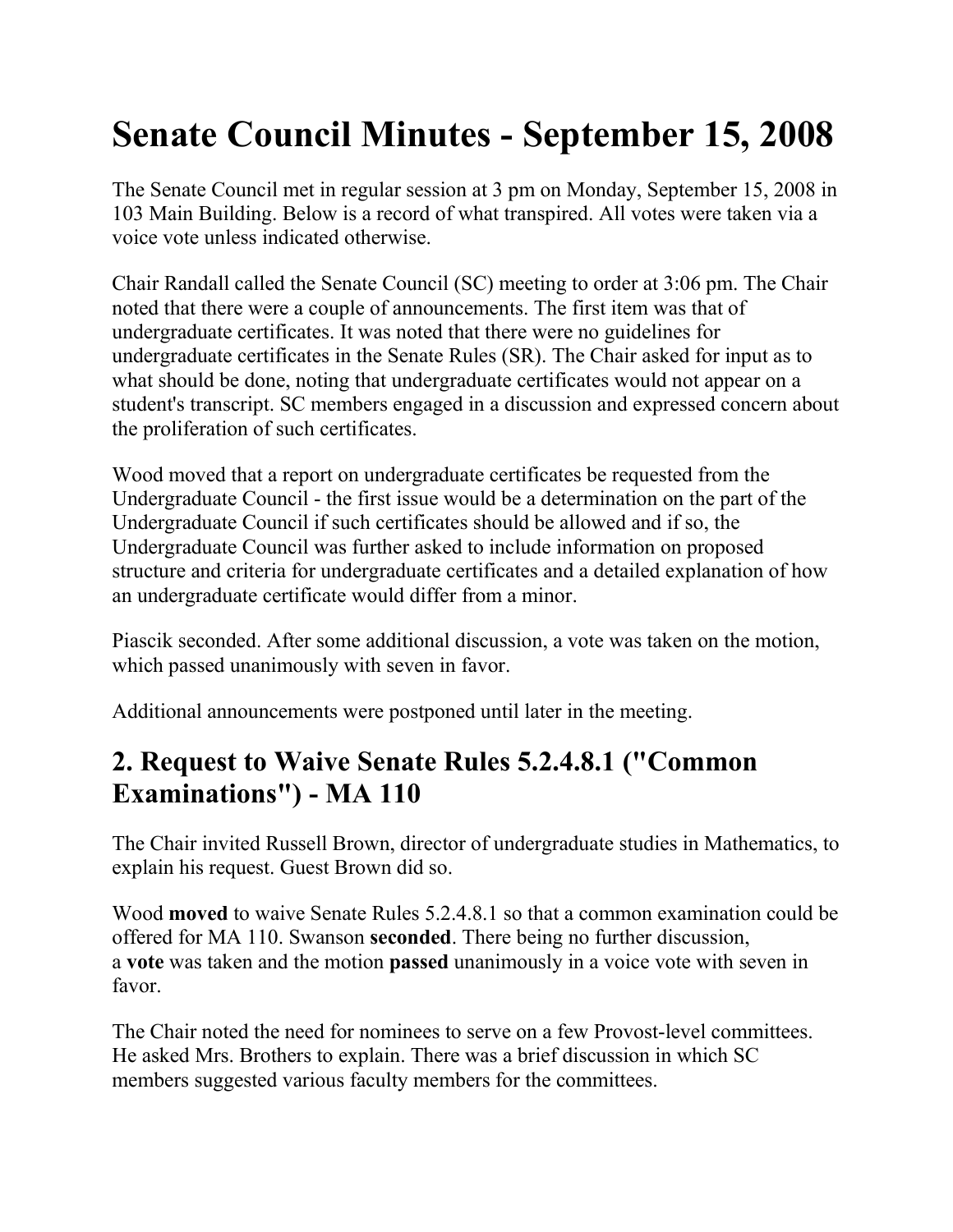# **3. Senate Committee Preferences**

The Chair explained that the committee compositions in the handout had been put together by Mrs. Brothers, based upon new senators' preferences. There were a few questions asked and answered.

Wood **moved** to approve the committees as composed in the handout and direct the Office of the Senate Council to identify an appropriate chair for each committee. Chappell **seconded**. A **vote** was taken and the motion **passed** unanimously in a voice vote with seven in favor.

The Chair asked Yanarella, faculty trustee to the Board of Trustees (BoT), to offer an update regarding the September 9 BoT meeting. Yanarella spoke about the proposed changes to 12-month faculty members' vacation policy. He said that he asked Provost Subbaswamy or Executive Vice President for Finance and Administration Frank Butler to bring a written statement to the next BoT meeting that would outline an exceptions policy. He said that the proposal was tabled by the BoT for one month.

# **4. Discussion on Academic Approval Work Group**

The Chair referred SC members to the handout on the proposed Academic Approval Work Group. After some discussion, Chappell **moved** that the Senate Council approve the creation of the Academic Approval Process Work Group and request that the Office of the Senate Council provide a list of possible members and a draft charge, to be discussed at the September 22 Senate Council meeting. Aken **seconded**. There being no further discussion, a **vote** was taken and the motion **passed** in a show of hands with five in favor, one opposed and one abstaining.

Because invited guests were present and waiting, SC concurred with the Chair's decision to rearrange the agenda.

## **7. Proposed New Center - Kentucky Center for Diabetes and Obesity**

The Chair invited Lisa Tannock [Medicine/Internal Medicine] and Lisa Cassis [Medicine/Graduate Center for Nutritional Sciences] to share their information. Both guests spoke and answered questions from SC members about the Kentucky Center for Diabetes and Obesity (KCDO). The discussion primarily centered on the overall categorization of the type of center being proposed.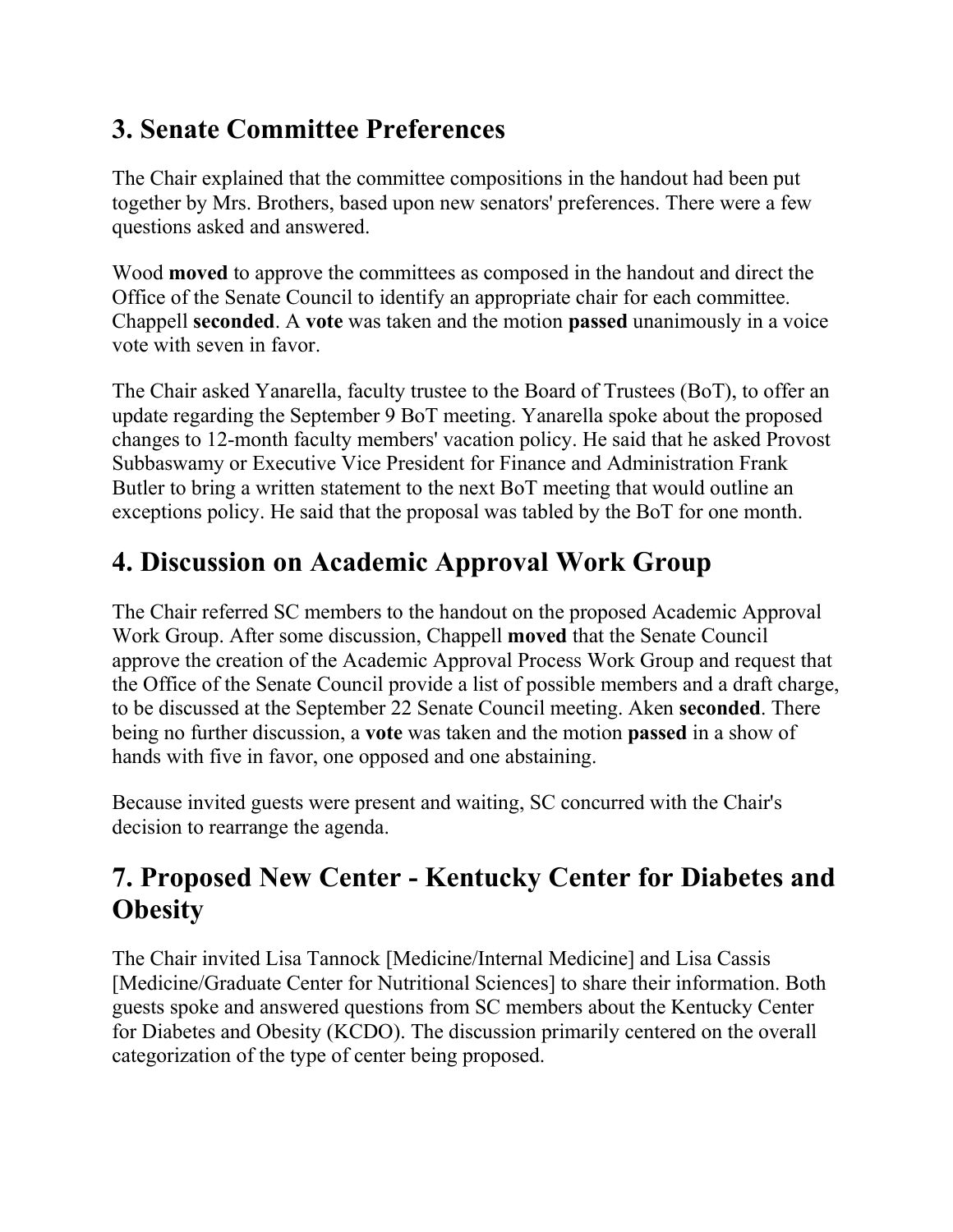Tagavi noted that the KCDO was referred to in the paperwork by a couple of different names. He noted that using "for" sounded like obesity and diabetes were being promoted; using "on" would more clearly indicate that the KCDO conducted research to prevent diabetes and obesity.

There was a lengthy discussion about the KCDO's status - Wood opined that it was obvious it was a multidisciplinary research center and wondered why it was not being called such. She stated a number of times that her concern was not at all with the concept of the KCDO and that she supported its creation; her concern was with the categorization of the KCDO and the subsequent use of the appropriate approval procedure.

It was ultimately decided that the KCDO should be described as a multidisciplinary research center and would follow that type of approval process. SC members supported the Chair's pledge to move the KCDO through the approval process as expeditiously as possible. Drs. Cassis and Tannock then departed, with the SC's thanks.

#### **5. Proposed Change to Senate Rules 1.4.3.2 - Composition of RWA Committee**

The Chair explained that the change to the membership of the Senate's Retroactive Withdrawal Appeals Committee would bring the Senate Rules (SR) into compliance with current practice and the wishes of the committee. The individuals were regularlyattending members and routinely offered information beneficial to the retroactive withdrawal appeals process.

Ford **moved** to add one representative from the Counseling and Testing Center and one from the Advising Network as ex officio nonvoting members of the Senate's Retroactive Withdrawal Appeals Committee. Swanson **seconded**. A **vote** was taken and the motion **passed** unanimously.

## **6. Proposed Editorial Revision to Health Care Colleges Student Professional Behavior Code**

The Chair asked Provost's Liaison Greissman to explain the change. Greissman explained that Legal Counsel had determined that the Health Care Colleges Student Professional Behavior Code (Code) was not within the approval purview of the University Senate, although consultation with the Senate would be required prior to any revisions. Language clarifying that had been added to the Code. Greissman said that he wanted the SC to be aware of the change.